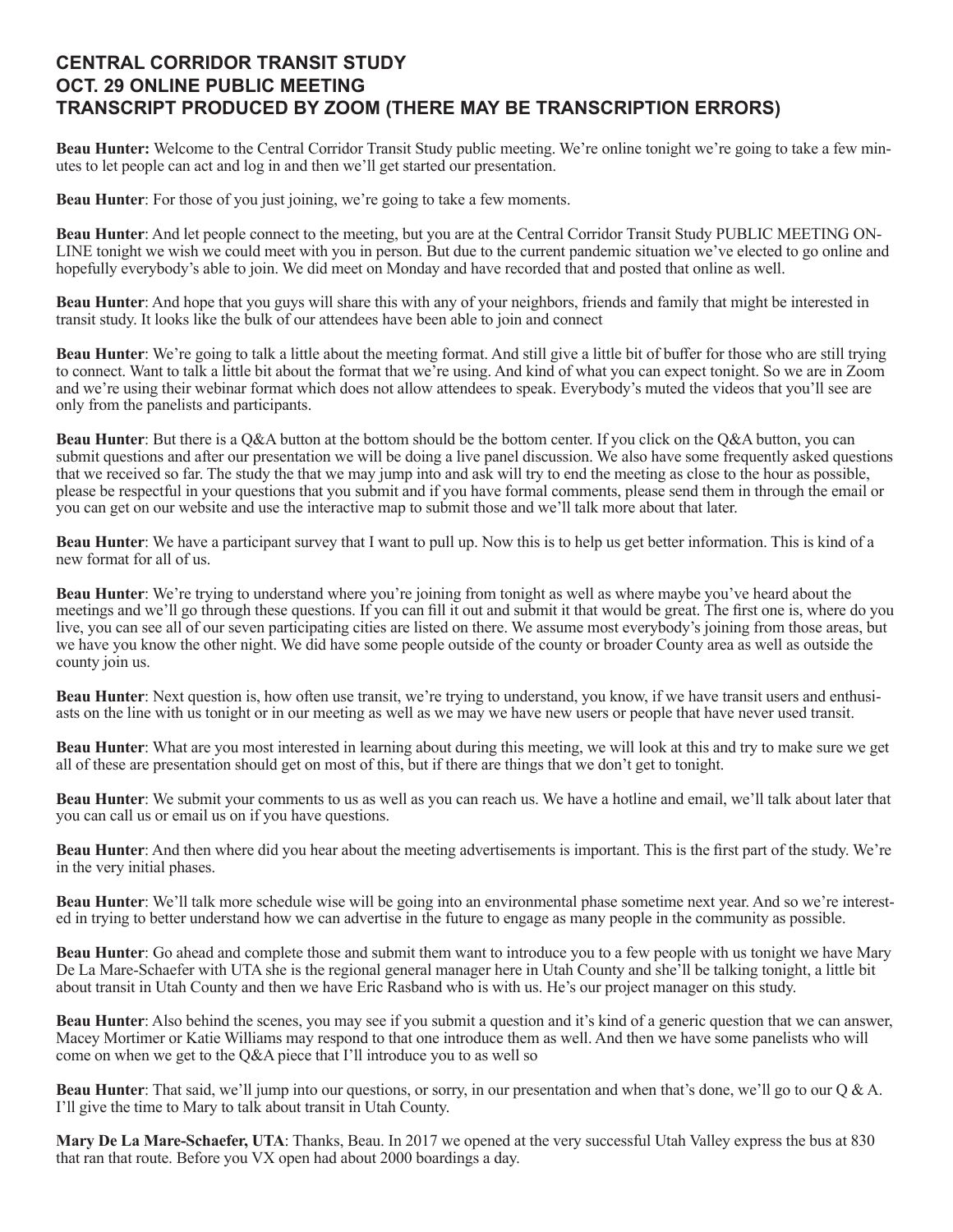**Mary De La Mare-Schaefer, UTA**: Just prior to code we hit 12,000 boardings a day on the UVX and really that whole system has changed our conversation about transit in Utah County.

**Mary De La Mare-Schaefer, UTA**: I think it gave us a lot of confidence about what transit provide to our communities and based on that success. The city of Orem gathered all the cities from pivotally high and he started meeting and talking about what should be their next step for transit in the north part of the county and out of that came the Central Corridor Transit Study. They were really focused on something like you VX that would be high capacity backbone will go up and down the from prohibitively high and have frequency that would make it convenient for people to use.

**Mary De La Mare-Schaefer, UTA**: We've had an opportunity to have a unique relationship with you and UTA working together on this project. I want to turn it over to Eric Rasband who walk you through the details of the work that's been done in the last year. Thanks, Eric.

**Eric Rasband, UDOT**: Thank you Mary. Mary stated this, but this has been a great relationship between Utah and UTA. As we're looking to try to find solutions for transportation in a fast growing community and Utah County. So some of the objectives of this transit study is to evaluate a high capacity transit improvement between Lehi and Provo, our goal is to select a preferred alternative for this transit looking at both the alignment or the roadways and the rails that might use and also the mode.

**Eric Rasband, UDOT**: Our mode is going to be bus rapid transit and that we're recommending is as we move into the future phases of project development. One of the key partners on this study has been the mountain land association of governments (MAG), they've helped provide a significant portion of the funding and they are also going to help fund.

**Eric Rasband, UDOT**: A portion of the next phase for environmental as we finish up this study, and then transition into an environmental process. Not only did you UTA and MAG contribute to the funding of this project, but also we had all the cities along the corridor; Lehi, American Fork, Pleasant Grove, Lindon, Orem, Vineyard and Provo help to fund this project in some way or another. So, next slide please.

**Eric Rasband, UDOT**: We started this study of just a little over a year ago with data collection and then we have met with a technical advisory committee and an Executive Committee, the technical advisory committee as consisted of engineers and planners from each of the representative agencies.

**Eric Rasband, UDOT**: And the executive team has been comprised of leadership from each of those agencies city managers mayors and council members for some of the cities so we've been working closely. We started out with several alignments go let's go ahead and jump into the next slide, we started out with five different alignments, and three modes for transit.

**Eric Rasband, UDOT**: This graphic to show some of the cores and options that we were evaluating as well as the modes bus rapid transit light rail transit and commuter rail. Let's go ahead and the next one. So as we work through that process.

**Eric Rasband, UDOT**: And evaluated the options in the multiple modes, the team decided about midway through that process that we should be looking at bus rapid transit as the mode.

**Eric Rasband, UDOT**: And part of that there are several reasons behind that decision. One is the land use in Utah County is a little more supportive of bus rapid transit rather than light rail. And the communities of the long this corridor are very focused on getting a transit solution as soon as possible and bus rapid transit is typically about a third of the cost of light rail.

**Eric Rasband, UDOT**: And so they were looking for a way to get a high capacity facility as soon as possible, the success that Mary talked about of UVX also helped.

**Eric Rasband, UDOT**: The agencies, understand what they were what they would like to get based on what they had seen with the deployment of the UVX system in Provo and so our alignment that we're going to take advantage of or that we recommend you to take advantage of is starting from the north is taking advantage of some railway corridor that UTA owns from basically Adobe station down on the east side of it 15 to approximately 2100 south where it crosses under I 15 and that rail quarter parallels State Street and I 15 is really kind of in between those two core doors through Lehi you'll notice on the top of this graphic is a blue dashed line.

**Eric Rasband, UDOT**: And that, that line is a separate study that's been evaluated by the Utah Transit Authority tied to the prison redevelopment. We've been working very closely with that project team meeting basically every other week through the early parts of our study and checking in regularly with the technical team, the management team as well as the traffic analysis team doing the computer simulation modeling.

**Eric Rasband, UDOT**: So then, moving from Lehi where it crosses under I 15 there's the rail alignment through Lehi and American Fork will take advantage of with as much of that rail alignment, as we can.

**Eric Rasband, UDOT**: Union Pacific Railroad currently has some customers in that alignment and we would need to work with that group to understand their customer needs where it's appropriate. We can then diverge out of the rail alignment that UTA owns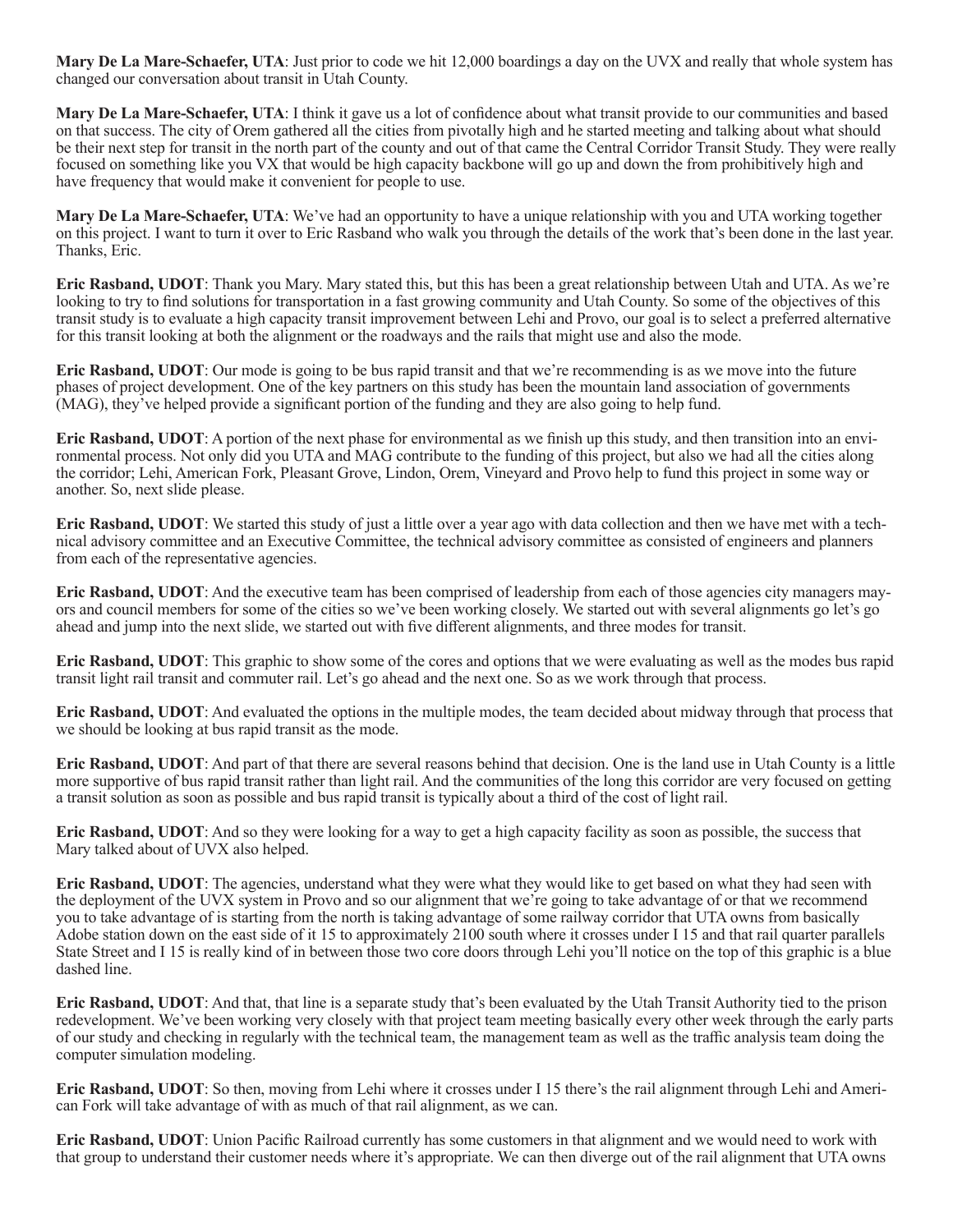and moving into State Street in American Fork, we would transition from that alignment.

**Eric Rasband, UDOT**: That that is that rail alignment into the historic downtown area of American Fork. And then, which is State Street.

**Eric Rasband, UDOT**: Continuing south at North County Boulevard. The, the alignment turn south and goes through Pleasant Grove in Lindon near the Pleasant Grove interchange where all those businesses have come in Lindon is planning some land use changes and some opportunities to focus a portion of their 700 North just east or just west of Geneva road to support transit, as in their land use assumptions and then going over to State Street from 700 North in Lindon and State Street and continue south along State Street and you'll see that Vineyard is going to be served by a branch off of 800 north and State Street in Orem this branch system is very good for us. It helps increase our ridership by capturing riders at the hospital at 800 west, north and as well as Vineyard in their town center that they are planning to develop in the near future.

**Eric Rasband, UDOT**: Mary mentioned that Orem has taken a leadership role in this project from the beginning. Several years ago, they, they took a look at what they wanted State Street to be and work through a planning process, including engaging the public in asking the public what they wanted to see out of State Street out of that came some recommendation on land use changes and some density around nodes and these nodes are really where we were hoping to put some stations to support those land use changes as we move forward.

**Eric Rasband, UDOT**: Continuing south on State Street, we would continue down to University Parkway and the University Place mall area that is changing in its land use and look to for an opportunity to tie into the existing UVX system.

**Eric Rasband, UDOT**: And then coming back onto stage Street, we would continue south down over the Provo Orem Hill passed the, you know, are past the Utah Valley Regional Medical Center.

**Eric Rasband, UDOT**: We believe that that hospital is the third largest employer in the county and we'd like to be able to take advantage of that employment base for transit option.

**Eric Rasband, UDOT**: Continue on 500 West down to 300 south in Provo and then at 300 south we turn and go east parallel to the railroad tracks in Provo Overnight University Avenue, where we turn and join again with the UVX system go over the viaduct into the East Bay Area and ultimately tie into the front runner station in Provo. Next slide.

**Eric Rasband, UDOT**: So some of the key features of this alignment areas that it creates a robust north south high capacity transit sign are supplying and it connects key transit oriented development opportunities and specifically the ones that we talked about in Lindon and Vineyard in America for Pleasant Grove Lindon

**Eric Rasband, UDOT**: Really all the communities along the code or looking for opportunities to improve the land use to be supportive of the transit system.

**Eric Rasband, UDOT**: We believe that this system will provide connections to Frontrunner to UVX and to the line that the point of the mountain Commission.

**Eric Rasband, UDOT**: Or that that's been evaluated as part of the prison redevelopment and the point of the mountain area and ultimately this this recommended alternative this preferred alternative sort of all the communities within the study area. So, next slide please.

**Eric Rasband, UDOT**: Over the study timeline. We've had to online. Our output or request to communicate with the public and Beau, you want to go ahead and give us some updates on the public comment we've see to this point.

**Beau Hunter**: Yeah, it's been a unique year, Eric, you know, you mentioned, you know, pushing information out online with COVID and the pandemic. We have been largely trying to engage people through online channels. We're obviously online tonight. We've had over 250 individuals provide input so far over two different comment periods, we first went out in the spring with the five alternatives that Eric talked about and then we went on the summer after we refined it down to three to get in but we got great input good ideas, some support, some people that didn't support what we're doing.

**Beau Hunter**: But a lot of good input regarding what we're looking at here, lot of support for State Street. And they talked a lot about the 850 it's heavily used route within the county and it's a good north south route. A lot of people see that as a positive and trying to align with that and then also we got input from the public about how important it was to connect to be in your growth that's happening there. The high density as well as the new from other station that's happening. So you can see that our preferred alternative does align with some of that input that we received east west connectivity to front runner is very important.

**Beau Hunter**: And as part of this study. We've not fully address that. But it we're aware of it, we've noted that, and we will make it a priority, as we move through other phases.

**Beau Hunter**: Some concerns that we received and we continue to receive we received over 100 comments so far. On the preferred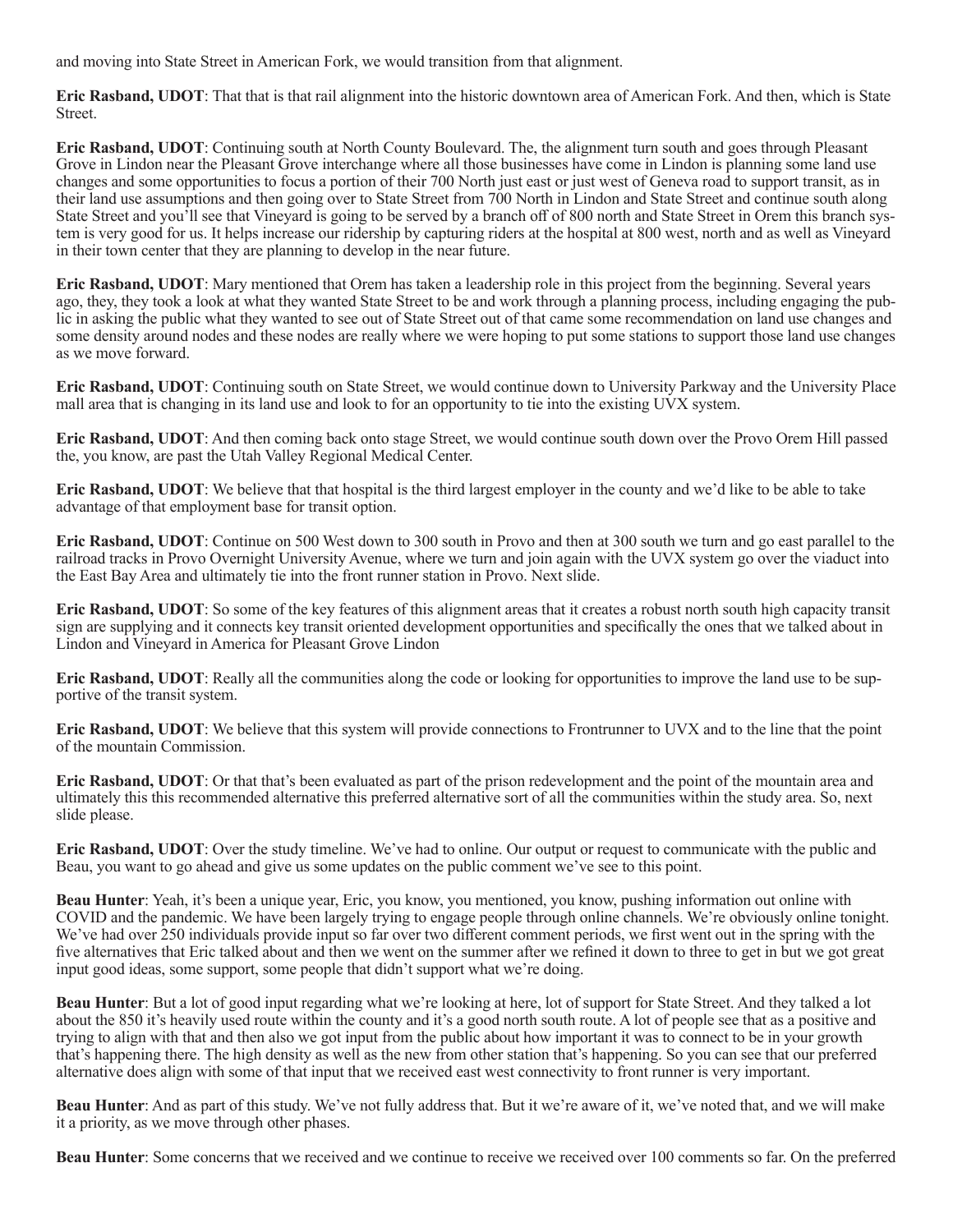alternative and some of these concerns are falling into those comments that we're receiving just additional congestion if we put buses in lanes will create additional congestion and be harder to move around.

**Beau Hunter**: Roadway widening obviously comes with additional impacts potentially to businesses and adjacent property owners sometimes residents. And there's been some concerns about that. And then people really want to make sure that whatever we're doing we're accounting for pedestrians and making sure that they can access the facilities safely and get to whatever we're doing design wise, making sure that we're counting for pedestrians, which will be important as we move this study forward.

**Beau Hunter**: A little bit about how you can reach out to us, contact us and provide comments and input will be soliciting comments through mid November, we've been pushing hard through social media.

**Beau Hunter**: Existing channels like city newsletters. The Daily Herald Lehi free press to get people to provide input. I mentioned, we've already received over 100 comments so far.

**Beau Hunter**: A lot of those are coming through email or through our interactive map, which is on central transit.utah.gov you can visit there and submit a comment right through the website.

**Beau Hunter**: You can also call us if you have questions or hotline is listed eight or 385-355-3133. We want to hear from you. We want to answer your questions. We also want your input so strongly encouraging you to provide comments and to reach out. Mary is going to talk a little bit about next steps. And what will happen, kind of as we wrap up this study and moving into a new one.

**Mary De La Mare-Schaefer, UTA**: So this is one of the public meetings that we've had this week. So we're interested in seeing your questions and comments and we'll be having a meeting with the executive committee that Eric spoke about the mayors and city managers on November 18 to see what they want to do and how they want to finalize the route and the mode early next year will begin to environmental study.

**Mary De La Mare-Schaefer, UTA**: Some of this is really has to do the process that reason only. Is it wise planning, but it also has to do with getting us ready for federal money.

**Mary De La Mare-Schaefer, UTA**: So when we get an environmental study we're going to dive deep into some details and really get on the ground. Well, this part of the study is really just looking at what's the mode.

**Mary De La Mare-Schaefer, UTA**: A type of transit and where is it going to go. So a lot of questions that you might have may not be available yet because we haven't studied them yet, but it's coming.

**Mary De La Mare-Schaefer, UTA**: We do want your comments and your questions because it helps us inform the next phase and helps us look at what we should be focusing on as we go forward. So with that, well, we think we're ready to take any questions or comments.

**Beau Hunter**: Now let's jump into the Q&A, we have a handful of them right now, hoping that you'll submit more if you're looking for the Q&A and you want to submit something at the bottom of your screen. Once you click on that, it'll pop up a separate screen allow you to submit questions. You can also see questions that have been submitted as well as responded to.

**Beau Hunter**: We want to answer as many of them as we can live. Some of them, though we may be able to answer in writing in that as we go, want to introduce you to our panelists you met Mary. You've also met Eric tonight.

**Beau Hunter**: I'm Beau and I'm with the consulting team over the public involvement side of this. I have Alexis here with me tonight will be asking the questions of the panel. And also on the panel we have **Shane Marshall** was our project manager on the consulting side and we have **Claire Woodman**, who's one of our technical experts on the consulting side. And so, Alexis, you want to ask her first question.

**Alexis Verson**: Absolutely. Thanks Beau, and thank you again all for your time tonight. We have a few questions that came through the Q&A feature we definitely plan to discuss those with the panelists live

**Alexis Verson**: I think what I'd like to do is start off with a few questions that are a little bit more high level that we receive throughout the outreach process for this project.

**Alexis Verson**: I think it will help frame. Some of the more detailed questions that you're asking tonight. Also something you can do is take a moment to read through the comments or the questions that have already been submitted and you can just upload them by clicking the thumbs up and if it's something that you're also interested in, and then we can sort of prioritize how we want to answer them and frame the discussion a little bit and it just, it saves you a little bit of typing as well on, but feel free to type in any questions, you can keep them coming in, throughout this discussion, we have a good amount of time to go through this. So,

**Alexis Verson**: The first question wasn't asked in this meeting, but is pretty common throughout our outreach process and I'm hoping these the panelists can discuss a little bit more about how the cities have been involved in this process there, you know, our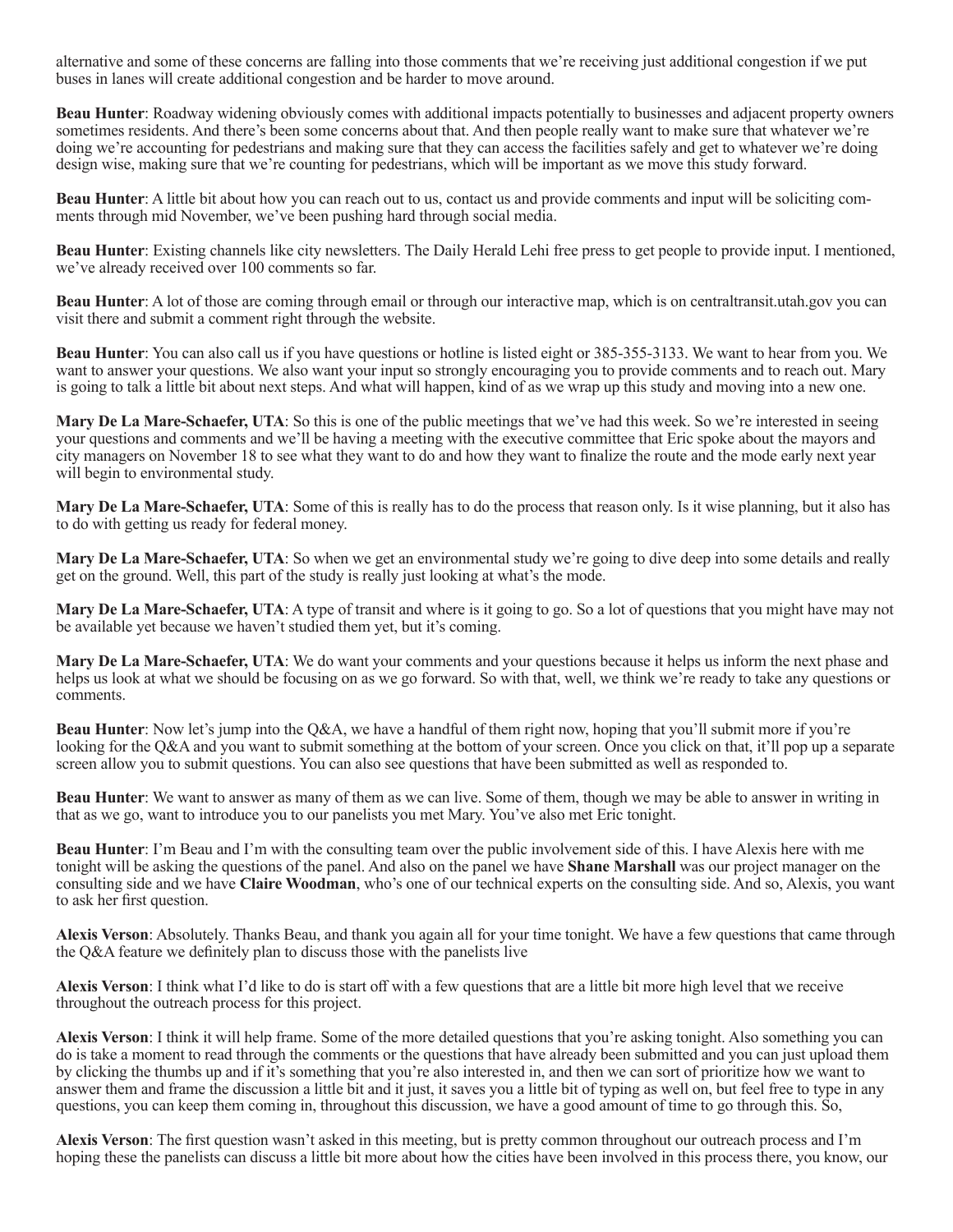seven cities in the study area and if you could all touch a little bit on the technical advisory committee and the executive committee and some of the work that you've done with the cities, that would be great. Thanks.

**Mary De La Mare-Schaefer, UTA**: Let me start out and then pitch it to the rest of the panel. Well this study would not have happened where it not the city's coming together and deciding that they wanted to work on something. This is really driven by the seven communities from Provo to Lehi and they're involved in every step of the way from selecting the consultant, the technical advisory committee made up a staff and then their leadership city managers and elected officials making final decisions, but we're working on over the last year, Eric, you want to add anything to that?

**Eric Rasband, UDOT**: Yeah, we've tried to meet with the each of those groups that TAC committee or that the executive group approximately every month and provided a lot the life of the study. Sometimes it went a little bit longer. Sometimes it was a little more often. And really, we've taken guidance from those groups and from the local governments throughout the life of this project.

**Mary De La Mare-Schaefer, UTA**: This is really important to me in the job that I have at UTA is I think the transit comes from community people and people who ride the system.

**Mary De La Mare-Schaefer, UTA**: Long before I worked for UTA I was a long-term writer regular writer on transit and I had a lot of opinions about what worked and didn't work and the fun thing is now I get to share those opinions with my staff and we get to implement them, but I'm interested in hearing from people who use transit what's working and not working for them. We have a lot of control over putting into place your comments and concerns and issues. So bring it on!

**Beau Hunter**: Thanks, Mary. I kind of want to maybe bring up the frequently asked question that we've had throughout the study with a question that we have in the queue and we've received throughout the study, you know, people want to better understand what BRT is and why we might select BRT over light rail or, you know, what are those differences. And then the specific question that received from Keith tonight is he just wants to know why BRT. Why BRT to our light trail, other than the obvious cost difference between the two systems.

**Eric Rasband, UDOT**: Yeah, I'll jump on that one. And certainly one of the other panelists wants to jump in, I welcome that that support as well, really, we looked at the land use, that is existing and also the plans land use in the area.

**Eric Rasband, UDOT**: Mary mentioned that the city's want to see a high capacity system as soon as possible. And so some of the land use that as the longest corridor likely wouldn't support the light rail system, but would help us as we're growing with this bus rapid transit system and we want to grow into transit as we continue to grow and develop in this part of the state and county.

**Claire Woodman**: Yeah, and Eric all chime in and bus rapid transit is also a lot easier to implement in phases. There's a lot of flexibility and how it can be implemented along the corridor.

**Claire Woodman**: So one of the characteristics of bus rapid transit at that it generally operates or can operate and its own dedicated lane. So it's not operating with traffic on in the additional lanes and so that provision of its exclusive transit and its own lane is a really great feature of BRT but it also because it's running in the roadway network in some spots. If there are limitations with right of way or other impacts we're trying to avoid it can operate in with general purpose traffic. So there is flexibility to kind of implement it strategically along the corridor and because it is a long cord or may goes through so many cities that have different constraints and challenges was just really a more flexible option for the team.

**Claire Woodman**: I also just wanted to take the time to just talk a little bit about BRT versus light rail because they are really similar systems. They have the ability to be high capacity, meaning and carry a lot of writers at one time they tend to operate more frequent so something less than 30 minutes. You know, usually less than 15 minutes, UVX operates six minute headways and generally, it has enhanced station areas. And so, it offers things like you can purchase your ticket outside of the bus and it enables faster boarding because you've already purchased your ticket. They're just nicer features for way finding route information timing.

**Claire Woodman**: More comfortable amenities at the station areas and both BRT and light rail really can offer those same amenities that bus rapid transit does as, as was noted in the question can be a lot cheaper to implement as well.

**Beau Hunter**: What is the cost difference. I know they kind of

**Mary De La Mare-Schaefer, UTA:** Rooted that from the question. So I'm gonna before you get to talk, I just want to add one of the reasons why UVX been so successful as a bus. There are the amenities that were done like we really with guidance from the city's own arm and the county mag. We really focus on how to make this look good and operate well in an integrated way.

**Mary De La Mare-Schaefer, UTA**: So in enhanced bicycle facilities and bike lanes pedestrian amenities nice stations good landscaping. So when you do all those nice parts of it and it becomes integrated and looks good in the community, people are more likely to use it. And we've seen that with the Uvx and I think that's important. Sorry Beau, back to you.

**Beau Hunter**: No, I know they excluded cost, but I think important for those people like me that don't necessarily understand what is the cost difference? Just in general terms, light rail vs. BRT.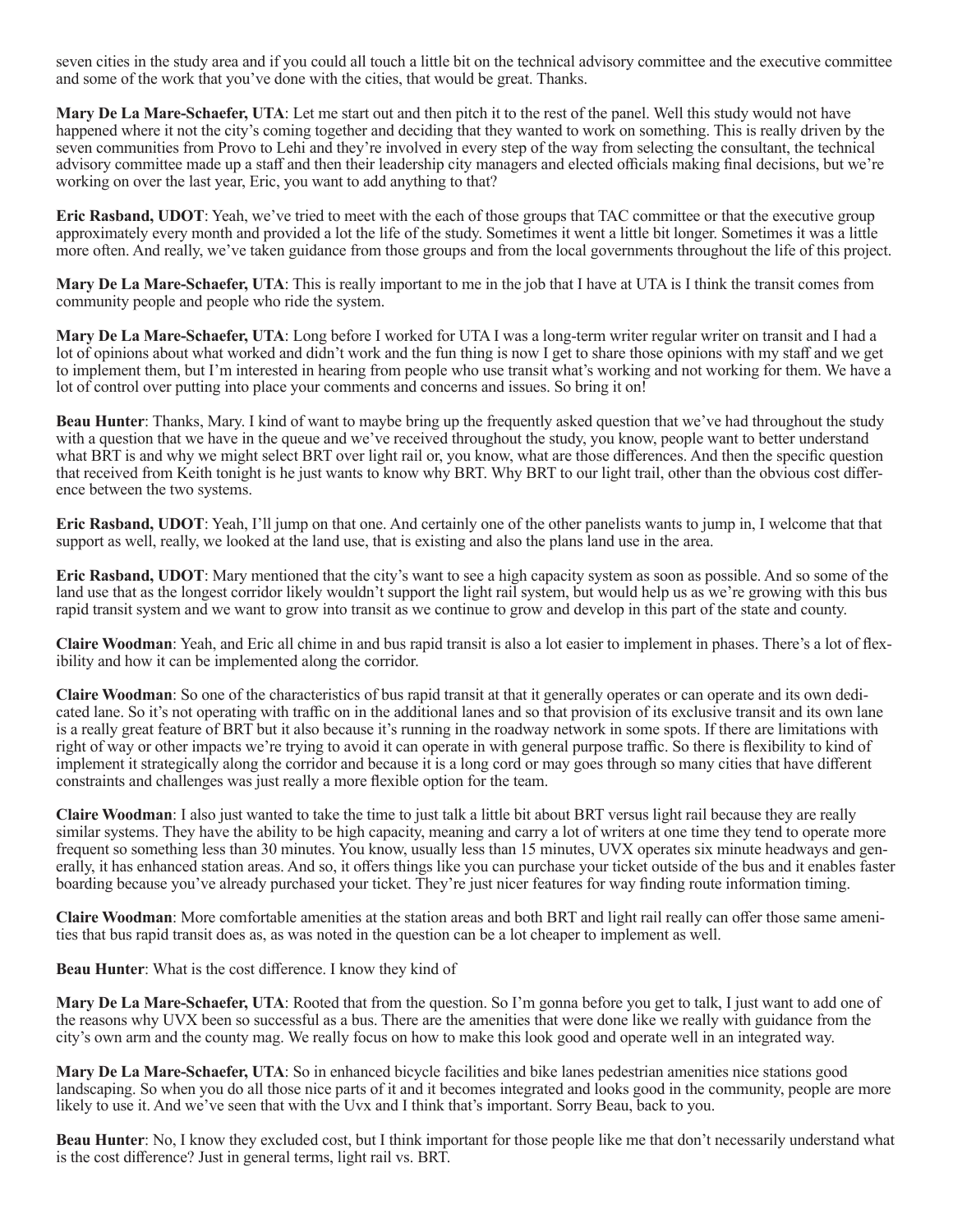**Claire Woodman**: It varies quite a bit depending on how robust the BRT system is. But generally, our ballpark is about two to three times more expensive for light rail then BRT

**Alexis Verson**: Well, we're on the subject. Can you touch a little bit on how this study was funded and then maybe what some of the future funding sources would be for actual the actual project?

**Eric Rasband, UDOT**: So this project was started through the MAG tip selection Transportation Improvement Program. A couple of years ago in Orem city submitted a project to study the Central Corridor.

**Eric Rasband, UDOT**: As part of that process. The original funding that was received. It was just a little over \$300,000. As we got into visiting with the cities, before we hired and selected any of the consultants to help us with this, we realized that the level of effort that we would need would require some additional funding. So we went back to MAG. We went to the cities. The cities all contributed a portion of money.

**Eric Rasband, UDOT**: MAG came to the table with some additional funding and then so did UTA kicked in some funding but mountain land association of governments (MAG) is the real heavy investor in this study.

**Mary De La Mare-Schaefer, UTA**: Want to add a piece to the structure of UVX. I think is relevant going forward on this project and that is we also had a citizen advisory committee and I see one of our members from that group on tonight, and I think that was really important to the project and I see that going forward on the environmental that will have more interface with folks that live in the communities and can shape it the way they want it shapes what makes sense for them.

**Eric Rasband, UDOT**: Moving forward that land is also helped to fund the initial parts of the environmental Mary talked about that next phase, starting in early spring basically of next year. And so we hope to continue to move forward with that we've tried to develop this project in a way that it will qualify for Federal Transit Authority funding throughout this study, as well as the environmental and so we want to make sure that the project competes well for those federal funds.

**Eric Rasband, UDOT**: And at some point that we're likely going to need some support from the local communities to help fund the construction of this project as we move forward.

**Eric Rasband, UDOT**: Thanks, Eric.

**Beau Hunter**: We have a couple questions about the branch that extends from State Street down in the Vineyard. And I'm wondering maybe Claire. If you could talk about how about what it does for this project, as far as ridership goes. And then there's a question about why we didn't extend it to the east coast call tracks for some high density on that side. And so maybe let's just talk about this branch there and how you know why it's there and why we didn't extend it to the east.

**Claire Woodman**: Sure, um, as Eric mentioned kind of early in the presentation, you know, one of our key goals was to really provide transit service good transit service to all of the communities and study area.

**Claire Woodman**: When we were looking at alternatives. We looked at several alternatives that provided kind of a typical north south route to serve all the communities in a study area. And what we found was we were really not able to differentiate them in any meaningful way. And so through work with our technical advisory group and reading a lot of our public comments that we received previously in the process.

**Claire Woodman**: And we actually came up with this idea of providing that core north south transit service and then a branch to Vineyard to really hit those key development areas like Eric was talking about. And when we started actually running transit ridership numbers on it, we realized that that was really helping set this alternative apart from the other ones and that people were really drawn to this type of service and that branch. And we're seeing a lot of great ridership along that 800 North corridor. And so that's kind of the, the genesis of that branch concept and really providing that link directly into the Vineyard community and serving their development is really critical for this project.

**Claire Woodman**: And in terms of why we're kind of stopping at State Street and not moving further east, I'm going to start this. And then I'm going to punt it over to Mary, I think one of the things we've always talked about with this project is that we can't solve every transit need in the county. See, I was reading her mind.

**Claire Woodman**: And so we do recognize that there are uses east of State Street that probably deserve those transit connections as well. And as we're moving forward and really looking at how this project integrates into the rest of the transit network. I think those connections to the east will also prove really valuable and be explored can have as UTA is working on their bus network throughout kind of you talk county as a whole. And so, Mary, do you want to chime in on that?

**Mary De La Mare-Schaefer, UTA**: This afternoon, we spent a good portion of the time in a workshop with my operational staff and of course they're thinking what you're thinking, which is, you know, how do we get out to Riverwoods and call tracks and I would pick up all that. But we need to stay focused and make sure that this backbone really stays fast and frequent And that doesn't mean we don't think about the rest of system. Of course we do. But we need to stay focused on what the goal of this project is. If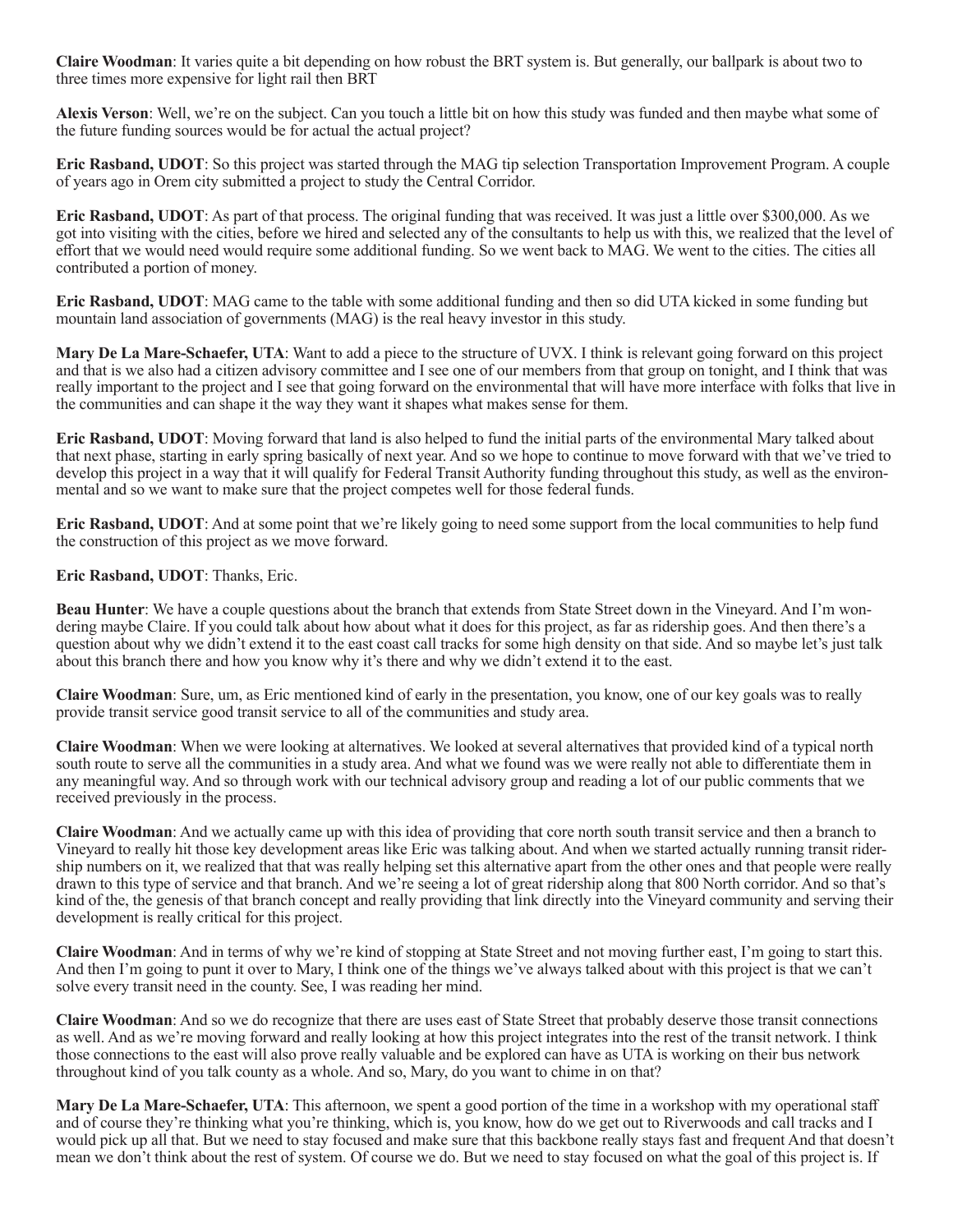we distract too much, then we take away from that fast and frequent, which is really the usefulness of the backbone.

**Mary De La Mare-Schaefer, UTA**: One of the things we're going to study shortly is to look at the current UVX and on the north end of the Orem memorization. What did that were to travel north on Geneva out to Vineyard and an East on 800 north to this project.

**Mary De La Mare-Schaefer, UTA**: And that branch then became a part of the current UVX and then those two bus rapid transit systems crossed over the workshop. This afternoon, of course, our minds went to, well, what if it continued on East the current UVX system. So it goes north on Geneva read the Vineyard front runner station Eastern 800 north and then continue out to Riverwoods. It's a dream and a vision and a thought. We'll have to get together and look at numbers and costs and ridership and all those kinds of things, but it's certainly something that we have on our minds about how to better serve that area.

**Mary De La Mare-Schaefer, UTA**: We've met with the Provo City Council I think twice in the last week or so. And that has come up several times with them. And we're all interested in seeing what we could do for that area. Certainly the service. We have now to the Riverwoods. It's a long trip to get from Riverwoods out back to Provo front runner. And so we know that we need more connectivity there. So keep your eye on us more comes.

**Beau Hunter**: A point where I want to jump in. We got a follow up question about how you model the ridership for the branch and they're wondering if there was on an existing bustling for how you came up with those numbers.

**Claire Woodman**: And the proposed branch that we've shown as part of a preferred alternative. That's something that we build into the model. And so that's not based on any existing transit service. It's based on an input that we put in. It shows that alignment and where we have stations along that alignment and then the model kind of is based on population and employment projections into the future. And so that alignment pools population and appointment and generates kind of projected ridership into the future along that alignment.

**Shane Marshall**: Oh, I think, to add to that. The question was, was the criteria used ridership on an existing boss. And I think it's important to understand we use five or six well seven different criteria to make the selection.

**Shane Marshall**: On the preferred alternative or the recommendation that we gave to the executive committee on the preferred alternative ridership was just one of those, but it was transitory liability travel time

**Shane Marshall**: Core transit trips cost operating costs city good repair and air quality improvement. So it wasn't just one thing that drove us to make that recommendation was a variety of factors.

**Beau Hunter**: What was the difference in ridership? We got a question on that branch wondering what ridership from being here to stage three warranted that.

**Claire Woodman**: So compared to the other alternatives, this preferred alternative with the branch to Vineyard generated an additional I want to say it was an approximate 800 riders. And so all of the other alternatives were performing very similarly. And so this preferred alternative generated, you know, nearly as an additional thousand writers, which is fairly significant in this section.

**Mary De La Mare-Schaefer, UTA**: Um, I see that there's a question about how does that compare to the Riverwood. The Riverwoods was not a part of this study, and we haven't modeled that that's going to be future. What are you today.

**Shane Marshall**: I think the major difference between a Riverwoods and Vineyard is Vineyard as a community that we're trying to connect to the backbone of the system. Right.

**Shane Marshall**: That was one of the major drivers behind this was connecting the communities along the corridor and Vineyard was one of those. It just so happened when you make that connection your auto ship jumps up significantly. So we're able to make that connection and get a boost in our ridership.

**Mary De La Mare-Schaefer, UTA**: Vineyard is building a frontrunner station, UVU campus and Vineyard is a transit oriented development right there at the frontrunner station. So all those are significant differences.

**Shane Marshall**: Yeah, that's a great point. We're looking for those opportunities to connect to a front runner and this gave us that in addition to the ridership connected and communities were able to connect again to the front runner.

**Alexis Verson**: And thank you all.

**Alexis Verson**: We have a great question about from john wondering what the options are, or are you planning for, sorry, maybe I don't understand this question. It says, What options are you planning for bikes/transit on this route. So I think maybe it's the connectivity for active transportation users. That's my guest john please chime in if I misinterpreted that. Can you talk a little bit about active transportation?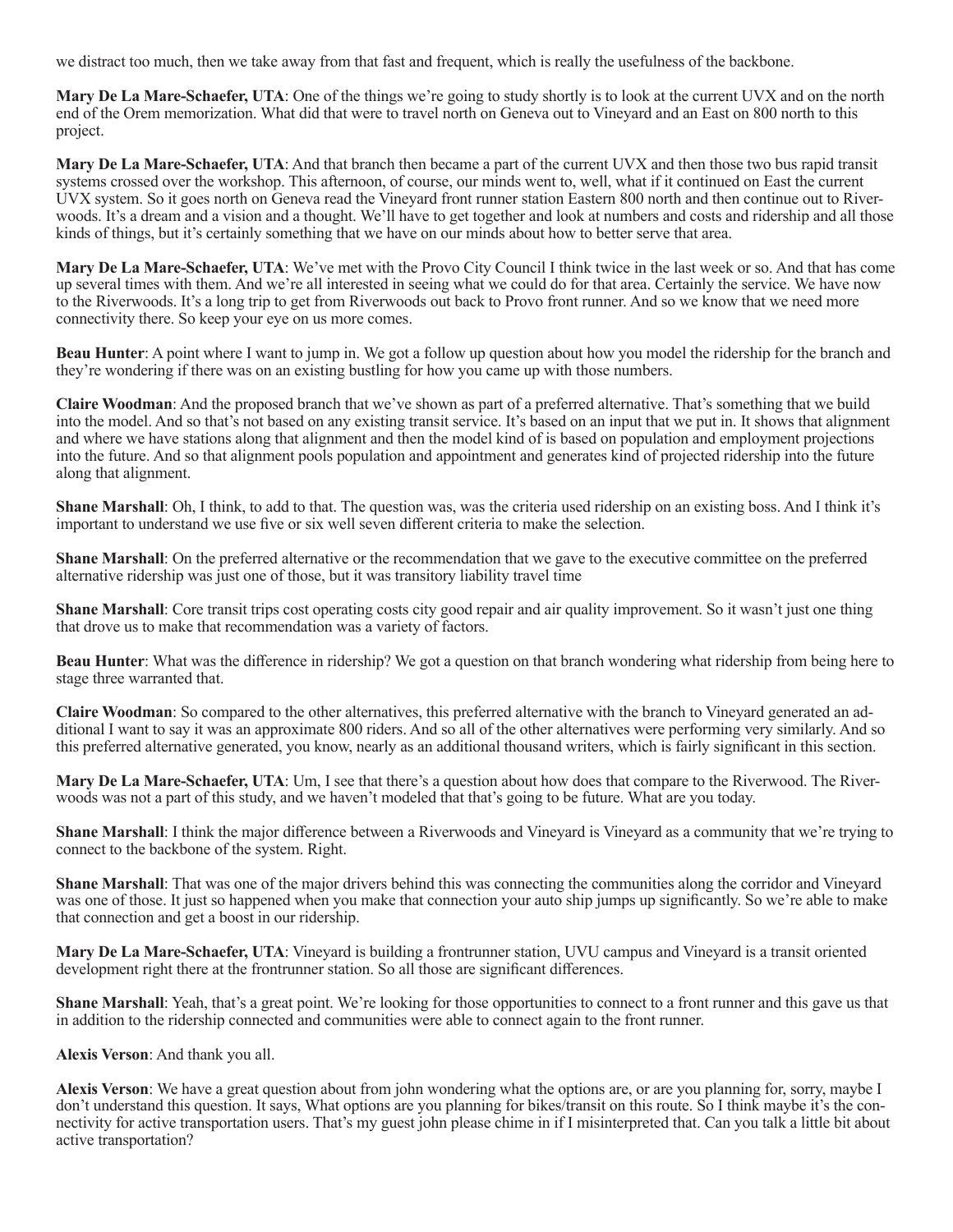**Eric Rasband, UDOT**: Yeah, I'll jump in on that one. The UTA alignment on the north end his own it currently has some rail and it also has through a portion of it and existing bike route there. We've run some analysis and look to see, can we fit a bus rapid transit project with an active transportation path next to it. And generally speaking, yes we can

**Eric Rasband, UDOT**: There that would likely be some minor right way impacts to make sure that works when we get out onto the state highway system.

**Eric Rasband, UDOT**: That the Department of Transportation is has invested or is in the process of investing in wider shoulders, buffered bike lanes along this court or we intend to keep those in operation, we believe that active transportation is a key component of a healthy transit system to help with that first and last mile connection. And so we really want to make sure that we're taking advantage of whatever investment has happened.

**Eric Rasband, UDOT**: And if we need to add additional investment for active transportation, we need to carry that forward as we move forward on delivering this project.

**Mary De La Mare-Schaefer, UTA**: Or the vision for me on how that would work. What are just described is the orange line in Los Angeles, where they use a rail right of way that best has exclusive right to it. And then on either side. They have bike and ped path so that that active transportation works hand in hand and it ends at a train station so they have over I think 20-30,000 boardings a day and I always liked that number because compare us to LA and argue the UVX has 12,000 boardings a day after one more. You're the expert. I love it.

**Beau Hunter**: Shane, I want to jump back to a comment you made about the branch and how important it is to connect a front runner. And we have a question in the queue about you know what connection options are there to believe front winter station.

**Beau Hunter**: We talked a little about the northern and our design and maybe why we're not connected there and how we might provide that service.

**Shane Marshall**: Sure. Can I share my screen and just show it, it's easier to show a map than it is talk about it. Okay, give this a shot.

**Shane Marshall**: So, as Mary mentioned earlier today. We had a good chance to sit down with her operations folks and really talk about how do we make a connection because we everyone believes there's, it's important to make that connection on the north end to then your I mean to the front runner stop. So on the screen you can see if I can So this is one station at the, it's called cell triangle or that ugly black line that I just read that, I didn't mean to.

**Shane Marshall**: So the plan would be this map isn't fully up to date because there's a bridge right now that causes I 15 but the plan would be a transfer at this location and then over to front runner. So you'd come from this stop across the freeway I try and drive or trying Boulevard and then you connect in the front runner nice easy connection.

**Shane Marshall**: It maintains the Northwest connectivity of the BRT line connected into a project that UTA is currently studying at the point the mountain and allowing also connection another connection to from around the North that

**Beau Hunter**: Why are we on the side there. Why don't we just go to the west side connect directly

**Shane Marshall**: The through the process with the technical committee and executive committee.

**Shane Marshall**: The preferred was the REL quarter on the east side, we did have an alternative that was that ran on State Street on the west side of 15 through there, but it was the desire of the community to keep to keep BRT on that west side of the Upper East Side of the way

**Shane Marshall**: They have Lehi has been a really good job of land use planning throughout that core or they have some high density transit oriented element transit oriented development that this line touched on that side. Plus it all into the point of mountain project.

**Mary De La Mare-Schaefer, UTA**: Claire, can you talk about planning mountain for that starts and ends?

**Claire Woodman**: Sure, and for reference. Since we have talked about pointing the mountain. It is a parallel transit study that's going on, just north of Central Corridor. And so where the northern terminus of Central Corridor is and Lehi is the southern terminus for point of a mountain. And right now, they're the point of a mountain study is it about a similar phase of study as this study, they're kind of right in sync with timing and right now they're looking at a transit connection between Draper front runner and down into Lehi so providing that connection from southern Salt Lake County into northern Utah County and serving the redevelopment site at the prison.

**Claire Woodman**: Highline city center and Lehi I'm sorry and Draper and some to D opportunities and Lehi as well as Adobe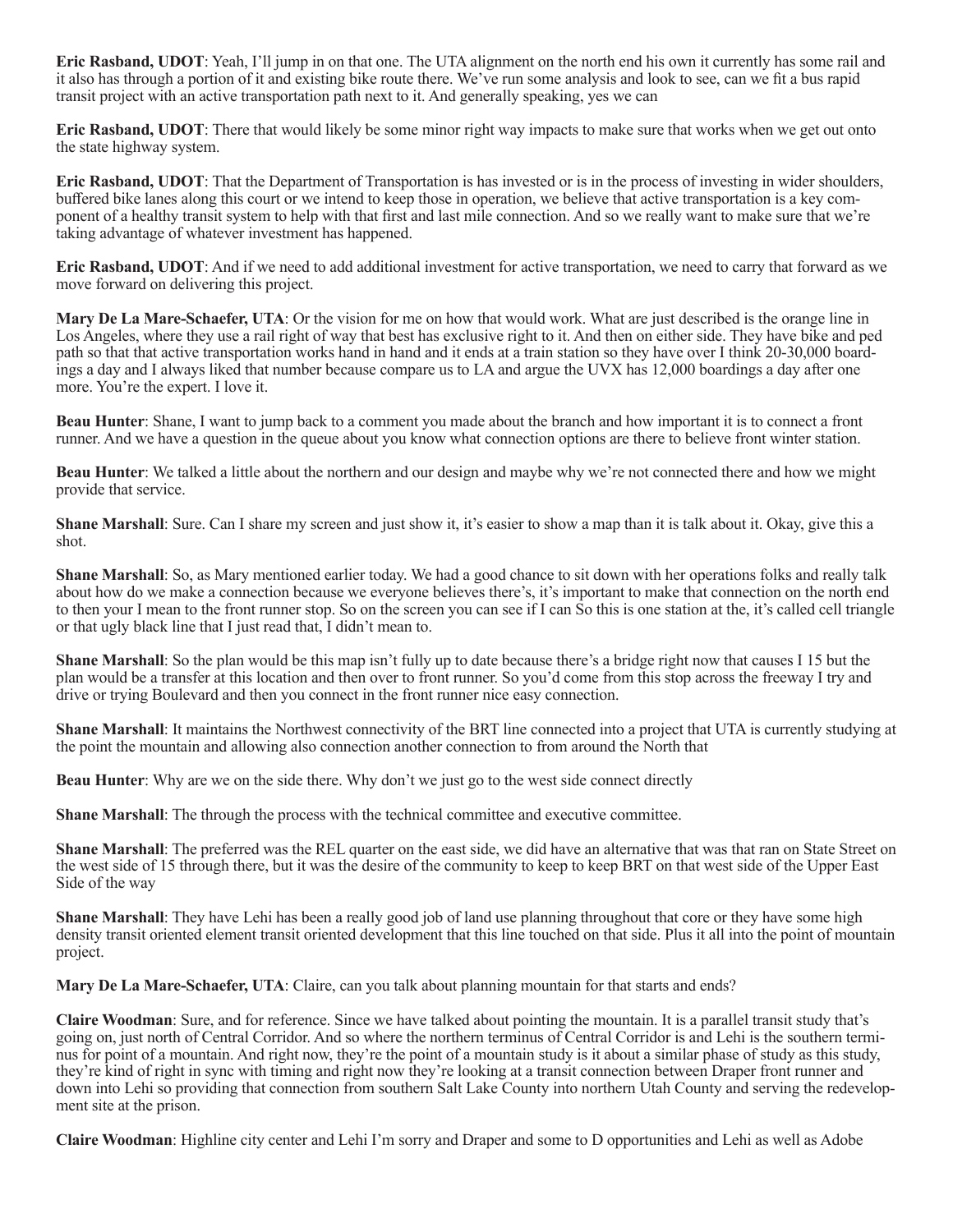**Alexis Verson**: Great. It looks like Keith had a follow up question to the BRT versus light rail conversation and and if, if any of you can elaborate just a little bit more on he calls it the cultural inertia between bus and light rail and and wondering, you know,

**Alexis Verson**: Does, does the increase in investment make light rail worth it. And based on sort of the ridership that it may draw over a bus and you want to sort of address up and yeah.

**Claire Woodman**: Yeah, and I think that is we hear that a lot. And a lot of that transit studies that we do. And I think for a long time, really, that has typically been true that, you know, light rail does have a attractiveness factor that's built in.

**Claire Woodman**: It's bright and shiny. A lot of people are really drawn to it has that kind of urban feel a lot of communities like

**Claire Woodman**: But what we're really seeing with BRT over the last few years as more and more communities have been developing it.

**Claire Woodman**: Is that if BRT is done correctly. And so, talking about a really high-quality robust BRT system that really mimics light rail.

**Claire Woodman**: That in general the attractiveness of that bus rapid transit line is nearly as good as light rail.

**Claire Woodman**: Once again, that's when BRT is really done right. So it is operating and exclusive lanes along. Most of the court or it has those high-end station amenities. It's really tied into the fabric of the communities. And so I think

**Claire Woodman**: A lot of communities are really seeing BRT as being nearly commiserate with the performance of light rail in terms of attracting

**Claire Woodman**: Development and changing and shaping land use patterns around station areas and really the one thing that I like to point out about bus rapid transit, although it is lower cost.

**Claire Woodman**: It generally tends to happen faster, more quickly can be implemented quicker has a lot of a lot less risk in terms of implementing in terms of

**Claire Woodman**: Funding a light rail investment can be very, very pricey, and especially in a quarter of this length in particular.

**Claire Woodman**: There would be a large risk and moving forward with a light rail project in terms of making the funding work especially moving forward and knowing it could take a lot of time. So that's just kind of waxing philosophically about that.

**Claire Woodman**: So if anyone else wants to jump in, feel free.

**Shane Marshall**: Claire. Oh. Sorry.

**Shane Marshall:** So Claire you've said a couple times when done right when BRT is done right.

**Shane Marshall**: That's you. Yes. Right. You'd be x is done right DV X is BRT done right and i think Mary said this earlier, there's 12,000 people are there was 12,000 boardings on UVX pretty covered. I think I've written both that and tracks. It's from a writer's perspective. I don't. It's very difficult to tell the difference.

**Shane Marshall**: When it's done right and that's what we're proposing right that's the whole premise of this project is transit done right. And I think if you went out and UVX, UVX today, you would see an UVX done right.

**Mary De La Mare-Schaefer, UTA**: Of things that we did that are in that category of doing it right or the vehicles that we selected for you the UVX and that is we used articulated bus the slinky boss.

**Mary De La Mare-Schaefer, UTA**: It's new, it's interesting. It's different. And it also has its own design, there is not any other vehicle in the system.

**Mary De La Mare-Schaefer, UTA**: That looks like the VX best the closest thing is the streetcar and the S line in Salt Lake and that was done with intent.

**Mary De La Mare-Schaefer, UTA**: The elected officials that served on the executive committee actually wanted that looks. I wanted to have more of a trained. Look, it's a very distinct

**Mary De La Mare-Schaefer, UTA**: branding and it's very distinct vehicle. And I think that's part of that looking different than a standard bus. I think it helps people get over that cultural inertia about buses.

**Beau Hunter**: I think while we're on the topic of doing BRT rider just transit right in general is a question about parking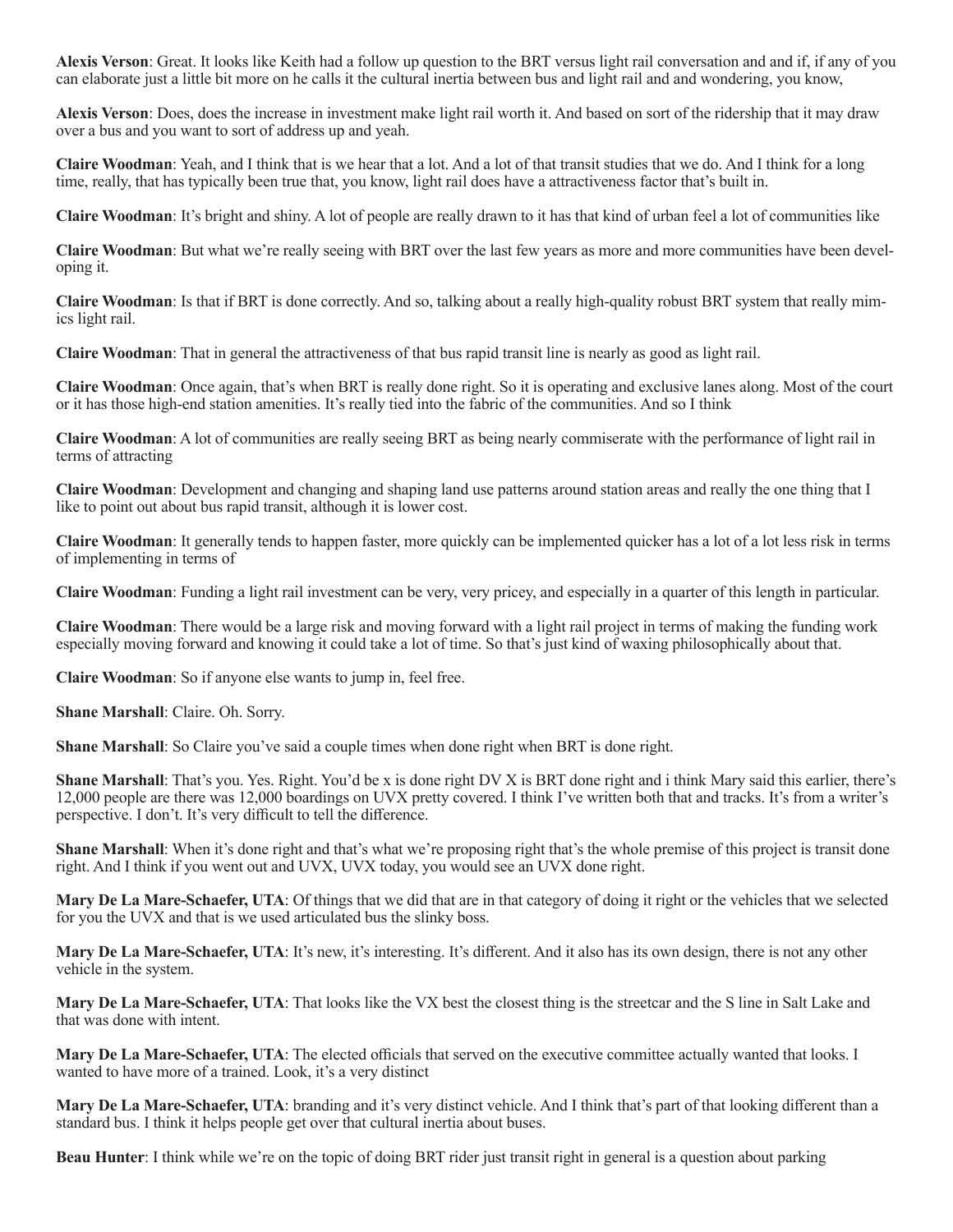**Beau Hunter**: And how, you know, light rail and good parking, you know, leads to writers will parking be considered as part of the study.

**Claire Woodman**: It's something that we've talked about at specific locations, and I think that as the project moves forward into the next phase, that's going to be something that's really kind of explored.

**Claire Woodman**: Providing parking at stationary has tends to vary greatly between projects, it varies a lot, based on the station locations. What's around it is they're available right of way to put parking in is there easy property to acquire for parking

**Claire Woodman**: I know there's a lot of parking ALONG PARTS OF tracks. I know you VX doesn't have any parking at all. Is that correct, Mary

**Mary De La Mare-Schaefer, UTA**: We have parking at the two front runners.

**Claire Woodman**: At the front runner stations. Yeah. And so I

**Mary De La Mare-Schaefer, UTA**: Think it's dedicated just to transfer

**Claire Woodman**: Yeah. And so I think as we are moving forward into the next phase, that's something that we want to look really strategically about where it makes sense to put parking. If we do provide parking

**Claire Woodman**: To make sure it's serving people that are actually going to use it and that it's going to help increase ridership on the system. And so that's definitely something to be explored further into the next phase.

**Shane Marshall**: Will Claire Mary is is parking a mode choice or as park in a different conversation, regardless of mode you can put parking with BRT or parking with light rail light rail and parking aren't necessarily

**Shane Marshall**: Always made together.

**Shane Marshall**: We've just chosen you to just chosen in Salt Lake Valley to put parking with light rail, but that could have been BRT as well. Okay.

**Alexis Verson**: Mary, it looks like you maybe wanted to answer a question from john about

**Alexis Verson**: A possible branch to Eagle Mountain in Saratoga Springs. I know you addressed a little bit more at a, at a higher level earlier that you know we can't do everything with this study and the intent is to build the backbone. But if you have anything specific. Maybe I'm on that area are drawn

**Mary De La Mare-Schaefer, UTA**: There's no question that we need to do something out and even mountain Saratoga Springs.

**Mary De La Mare-Schaefer, UTA:** It's crazy. Anyone that lives out there goes out there and trying to get it out particular during morning and afternoon commute times it's

**Mary De La Mare-Schaefer, UTA**: You know, the infrastructure roads system just cannot keep up with the growth and there doesn't need to be some transit and we hope to

**Mary De La Mare-Schaefer, UTA**: We're having a conversation in the planning process right now try to help get ahead of that curve. So Matlin association of governments is leading out with

**Mary De La Mare-Schaefer, UTA**: Representatives from Saratoga Springs and Eagle Mountain and you dot and UTA so that we can look at what could we do sort of in the short term.

**Mary De La Mare-Schaefer, UTA**: And then longer term we're going to need to invest more money into a bigger planning process, but we think there's something that could happen soon.

**Mary De La Mare-Schaefer, UTA**: We have a bus route that goes out there. It's limited service it mostly focuses on helping you. The US students get into school or get to the front runner and we need more. So we're in, we're doing that right now. We just it just kicked off like within the last few weeks.

**Beau Hunter**: I think there's a good time question about that we should get to just what other branches were addressed or studied as part of this. And I know that the main focus of the study. Seven Cities involved one to look at another north south connection.

**Beau Hunter**: And so, can we talk a little bit about where there are other branches and worse, or we talk Saratoga Springs, any others that we looked at, or possibly we would have considered?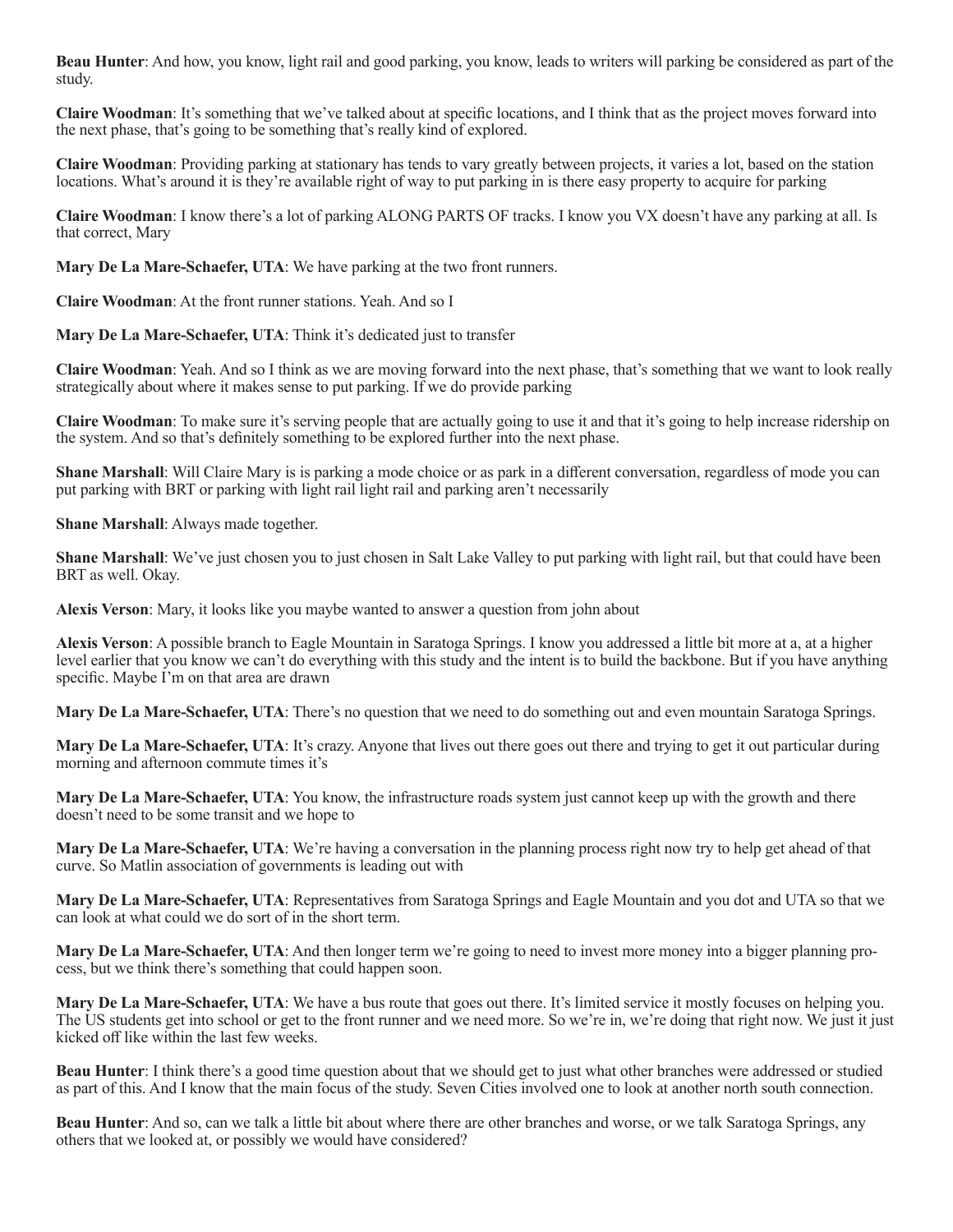**Mary De La Mare-Schaefer, UTA**: Want to be clear that we didn't study Saratoga Springs and you come out with part of this.I t is a separate study and it's not connected again.

**Mary De La Mare-Schaefer, UTA**: My slogan that this project can't solve all of our transit needs. We need to keep it focused and so the focus is on that North South connection and fast and frequent And then all my colleagues here.

**Claire Woodman**: Sorry, the question was, what are the additional spurs that we looked at? So far, we also did look at A, we did some just sensitivity testing on the model, looking at a spurt Lehi front runner station.

**Claire Woodman**: That did not perform as well as the Vineyard connection. That doesn't mean that we're not necessarily proposing that we don't make that connection, but it's just not the area of focus in this study quite yet.

**Claire Woodman**: We also did look at some other just routing choices and a few key areas where cities were interested in kind of teasing out the differences and how the alignment went through their communities.

**Claire Woodman**: One of those was looking at staying on State Street instead of going in going on North County Boulevard.

**Claire Woodman**: And that was another one we looked at. And then we also did look at some options in Provo, although we didn't do any modeling we did work with a city to just talk about different routing options to help serve different parts of the city and kind of balance, some trade offs between how to connect the downtown area into Provo front runner without duplicating a lot of the UBM service.

**Claire Woodman**: So that's kind of the high level. Look at some of those different sensitivity tests that we did.

**Eric Rasband, UDOT**: I would add that we we may not have analyzed those spurred connections, but we tried to highlight areas that wouldn't need further study

**Eric Rasband, UDOT**: American Ford connection to the front runner was one that we just didn't have the resources to get into that further. But we know that

**Eric Rasband, UDOT**: We've got to figure that issue out in the future. And so we believe that there are going to be several other other TRANSIT PROJECTS through out Utah County and

**Eric Rasband, UDOT**: We just weren't we didn't have the resources available to look at all of the transit options. We were very focused on this north south.

**Eric Rasband, UDOT**: Wind length throughout the northern part of Utah County.

**Mary De La Mare-Schaefer, UTA**: It's hard to not want to plan the whole transit system. Every time you talk about one piece and of course connectivity is critical.

**Mary De La Mare-Schaefer, UTA**: I know there's some other questions about that Riverwoods. Riverwoods was not a part of this study today when we were brainstorming with our operations team beyond this project. We were talking about when if the current you the system. If it did, that that spirit of Vineyard.

**Mary De La Mare-Schaefer, UTA**: You know what would happen if it went on to river. What's it was a brainstorming so that hasn't been put into a model or studied or we just think it's a good idea. And we know something about the ridership out there. And so that's future work for UTA outside of this study.

**Shane Marshall**: So, to that point about spurs. When we started this, we had alternatives. They were all North South Hall turns one of several of them went down and went into Vineyard and back out on State Street as we refine those alternatives.

**Shane Marshall**: We found that a bass line and north south on State Street with a connection to Vineyard performed the best with

**Shane Marshall**: It was always the intent from beginning to connect vendor to the system, somehow, and it just as we put pieces alternatives together, we found that this one perform the best and we're called a branch.

**Shane Marshall**: So we didn't study other branches, because we weren't trying to connect those those communities to this line. So I mean it. We were very focused on these seven communities and what made the best solution ridership perspective travel time perspective to for this project.

**Shane Marshall**: If we're getting these questions because people are interested in more transit clearly right

**Mary De La Mare-Schaefer, UTA**: And that's different, you know,